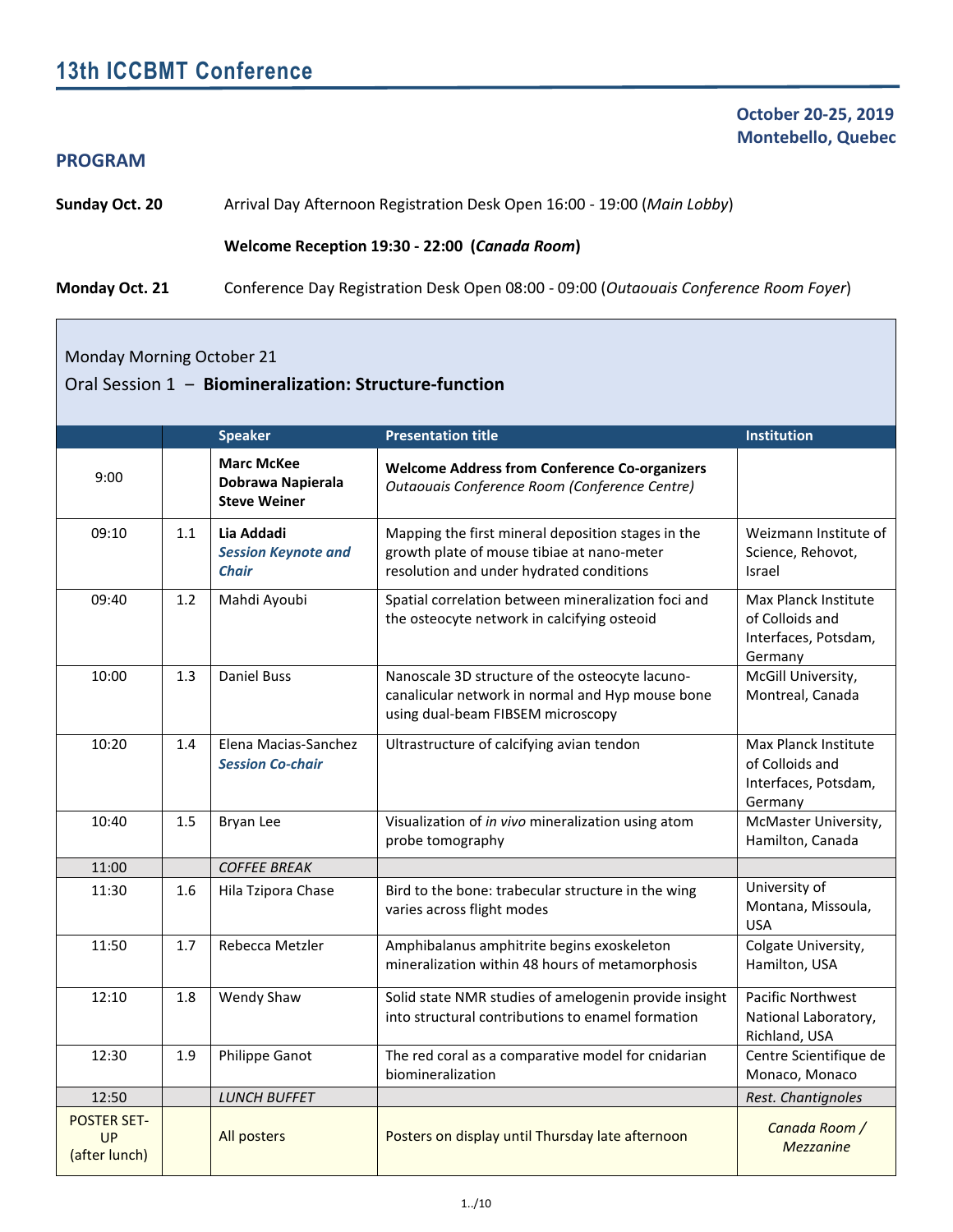# Monday Afternoon October 21

# Oral Session 2 ‒ **Tooth and bone formation and structure**

|       |     | <b>Speaker</b>                                                    | <b>Presentation title</b>                                                                                                                  | Institution                                                     |
|-------|-----|-------------------------------------------------------------------|--------------------------------------------------------------------------------------------------------------------------------------------|-----------------------------------------------------------------|
| 15:00 | 2.1 | <b>Derk Joester</b><br><b>Session Keynote and</b><br><b>Chair</b> | Chemical gradients in human enamel crystallites:<br>Implications for amelogenesis, caries resistance, and<br>mechanical properties         | Northwestern<br>University, Chicago,<br><b>USA</b>              |
| 15:30 | 2.2 | <b>Henry Margolis</b>                                             | Amelogenin phosphorylation is essential for enamel<br>formation and ameloblast integrity                                                   | University of<br>Pittsburgh,<br>Pittsburgh, USA                 |
| 15:50 | 2.3 | James Simmer                                                      | Odontogenesis-associated phosphoprotein knockout<br>mice (Odaph-/-) phenotype and pattern of expression<br>in developing teeth             | University of<br>Michigan, Ann Arbor,<br><b>USA</b>             |
| 16:10 | 2.4 | Yuanyuan Hu                                                       | The acid phosphatase 4 (Acp4) defective mouse<br>phenotype shows amelogenesis requires a functional<br>system of protein turnover          | University of<br>Michigan, Ann Arbor,<br><b>USA</b>             |
| 16:30 |     | <b>COFFEE BREAK</b>                                               |                                                                                                                                            |                                                                 |
| 17:00 | 2.5 | Niels Asmussen                                                    | Matrix vesicle microRNAs regulate growth plate<br>chondrocyte proliferation and maturation                                                 | Virginia<br>Commonwealth<br>University, Richmond,<br><b>USA</b> |
| 17:20 | 2.6 | <b>Heather Szabo-Rogers</b><br><b>Session Co-chair</b>            | Chondrocyte polarity requires protein-protein<br>interactions between Prickle1 and Dishevelled 2 and 3<br>during endochondral ossification | University of<br>Pittsburgh,<br>Pittsburgh, USA                 |
| 17:40 | 2.7 | Ron Shahar                                                        | New insights into the process of osteogenesis of<br>anosteocytic bone                                                                      | The Hebrew<br>University, Rehovot,<br>Israel                    |
| 18:10 | 2.8 | Dakota Binkley                                                    | Exploration of plasma focused ion beam (PFIB)<br>tomography as a tool to understand the hierarchical<br>structure of human bone            | McMaster University,<br>Hamilton, Canada                        |
| 18:30 |     | <b>DINNER BUFFET</b>                                              |                                                                                                                                            | Rest. Chantignoles                                              |
| 20:00 |     | <b>FLASH ORAL POSTER</b><br><b>PRESENTATIONS</b>                  | P6F, P8F, P9F, P11F, P15F, P19F, P20F, P21F, P24F                                                                                          | Outaouais Conference<br>Room                                    |
| 20:30 |     | <b>POSTER SESSION</b>                                             | Posters P1 - P88                                                                                                                           | Canada Room                                                     |

# Tuesday Morning October 22

### Oral Session 3 ‒ **Regulation of cell function in mineralized tissues**

|       |     | <b>Speaker</b>                                             | <b>Presentation title</b>                                                                                             | <b>Institution</b>                            |
|-------|-----|------------------------------------------------------------|-----------------------------------------------------------------------------------------------------------------------|-----------------------------------------------|
| 09:00 | 3.1 | Pamela Robey<br><b>Session Keynote and</b><br><b>Chair</b> | The biological basis of bone marrow stromal cell<br>heterogeneity                                                     | NIDCR, NIH, Bethesda,<br><b>USA</b>           |
| 09:30 | 3.2 | Fiona Roberts                                              | Osteoblast-specific Enpp1 deficiency engenders<br>increased bone mass, bone mineral density and<br>insulin resistance | University of<br>Edinburgh,<br>Midlothian, UK |
| 09:50 | 3.3 | Hadla Hariri                                               | Usp53, a PTH target regulating bone turnover and<br>mesenchymal stem cell differentiation                             | McGill University,<br>Montreal, Canada        |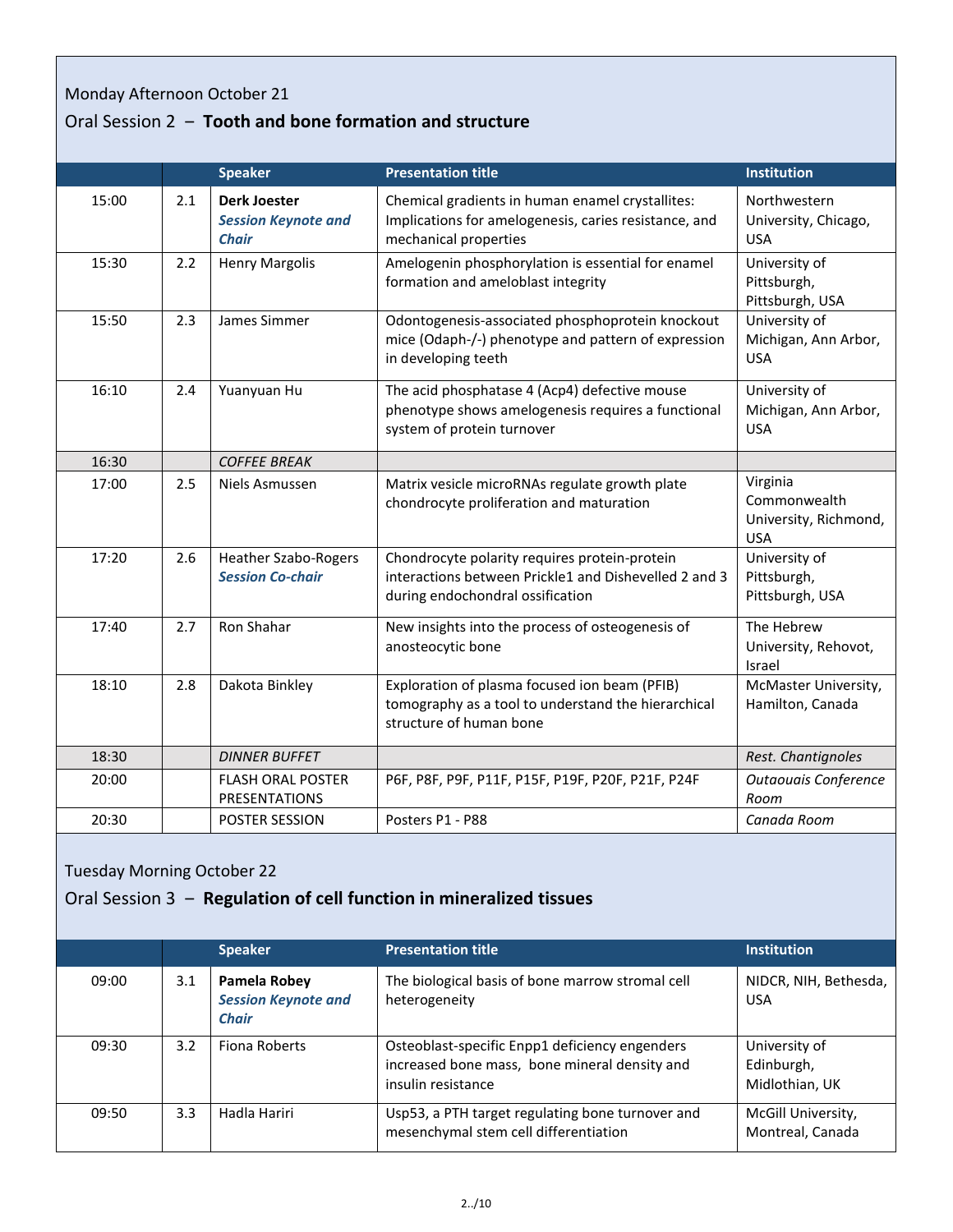| 10:10 | 3.4 | Carole Le Henaff                         | Deletion of PKA Regulatory Subunit1A in osteoblasts<br>causes dramatic bone turnover with an expansion of<br>trabecular area at the expense of cortical bone | New York University,<br>New York, USA                     |
|-------|-----|------------------------------------------|--------------------------------------------------------------------------------------------------------------------------------------------------------------|-----------------------------------------------------------|
| 10:30 | 3.5 | Dobrawa Napierala                        | Deciphering molecular pathway of phosphate-<br>induced mineralization                                                                                        | University of<br>Pittsburgh,<br>Pittsburgh, USA           |
| 10:50 |     | <b>COFFEE BREAK</b>                      |                                                                                                                                                              |                                                           |
| 11:10 | 3.6 | Claire Bardet<br><b>Session Co-chair</b> | Impaired ameloblast tight junction due to Claudin-16<br>disruption alters acid transcellular pathway during<br>enamel formation                              | <b>University Paris</b><br>Descartes, Paris,<br>France    |
| 11:30 | 3.7 | Xiaofang Wang                            | FAM20B-catalyzed glycosaminoglycans determine the<br>monophyodont phenotype in mice by restricting<br>FGFR2B signaling                                       | Texas A&M<br>University, Dallas,<br><b>USA</b>            |
| 11:50 | 3.8 | Jingtan Su                               | Ameloblastin-cell interaction is mediated by an<br>evolutionary conserved amphipathic helix encoded by<br>exon 5                                             | University of<br>Southern California,<br>Los Angeles, USA |
| 12:10 | 3.9 | Lynda Bonewald                           | Role and function of the D and L enantiomers of beta-<br>aminioisobutyric acid, BAIBA, in the musculoskeletal<br>system                                      | Indiana University,<br>Indianapolis, USA                  |
| 12:30 |     | <b>GROUP PHOTO</b>                       | All conference participants                                                                                                                                  |                                                           |
| 12:50 |     | <b>LUNCH BUFFET</b>                      |                                                                                                                                                              | Rest. Chantignoles                                        |

# Tuesday Afternoon October 22

# **Optional Funding Information Session**

|                                                        |   | <b>Speaker</b>                                                | <b>Presentation title</b>                                                                                          | <b>Institution</b>                                                        |
|--------------------------------------------------------|---|---------------------------------------------------------------|--------------------------------------------------------------------------------------------------------------------|---------------------------------------------------------------------------|
| 14:00<br><i><u>Outaouais</u></i><br>Conference<br>Room | 1 | <b>Martha Somerman</b><br><b>Director NIDCR</b><br>(of NIH)   | Research advancing health: Opportunities at<br>NIDCR/NIH<br>National Institute of Dental and Craniofacial Research | NIDCR (of National<br>Institutes of Health),<br>Bethesda, USA             |
| 14:30                                                  | 2 | Karim Khan<br>Scientific Director<br><b>IMHA</b><br>(of CIHR) | Structure, vision and funding opportunities at<br>IMHA/CIHR<br>Institute of Musculoskeletal Health and Arthritis   | IMHA (of Canadian<br>Institutes of Health<br>Research), Ottawa,<br>Canada |
| 15:00                                                  |   | <b>Question and Answer</b><br>Period                          |                                                                                                                    |                                                                           |
| $15:15 - 15:45$                                        |   | <b>Breakout Discussion</b><br><b>Sessions</b>                 | Group 1 with Martha Somerman<br>Group 2 with Karim Khan                                                            | Montebello Room<br>Le Club Room                                           |

# *FREE AFTERNOON / ACTIVITIES*

| 18:30 |  | <b>DINNER BUFFET</b>                      |                                                      |                              |  |
|-------|--|-------------------------------------------|------------------------------------------------------|------------------------------|--|
| 20:00 |  | <b>FLASH ORAL POSTER</b><br>PRESENTATIONS | P29F, P30F, P41F, P42F, P56F, P57F, P61F, P63F, P68F | Outaouais Conference<br>Room |  |
| 20:30 |  | <b>POSTER SESSION</b>                     | Posters P1 - P88                                     | Canada Room                  |  |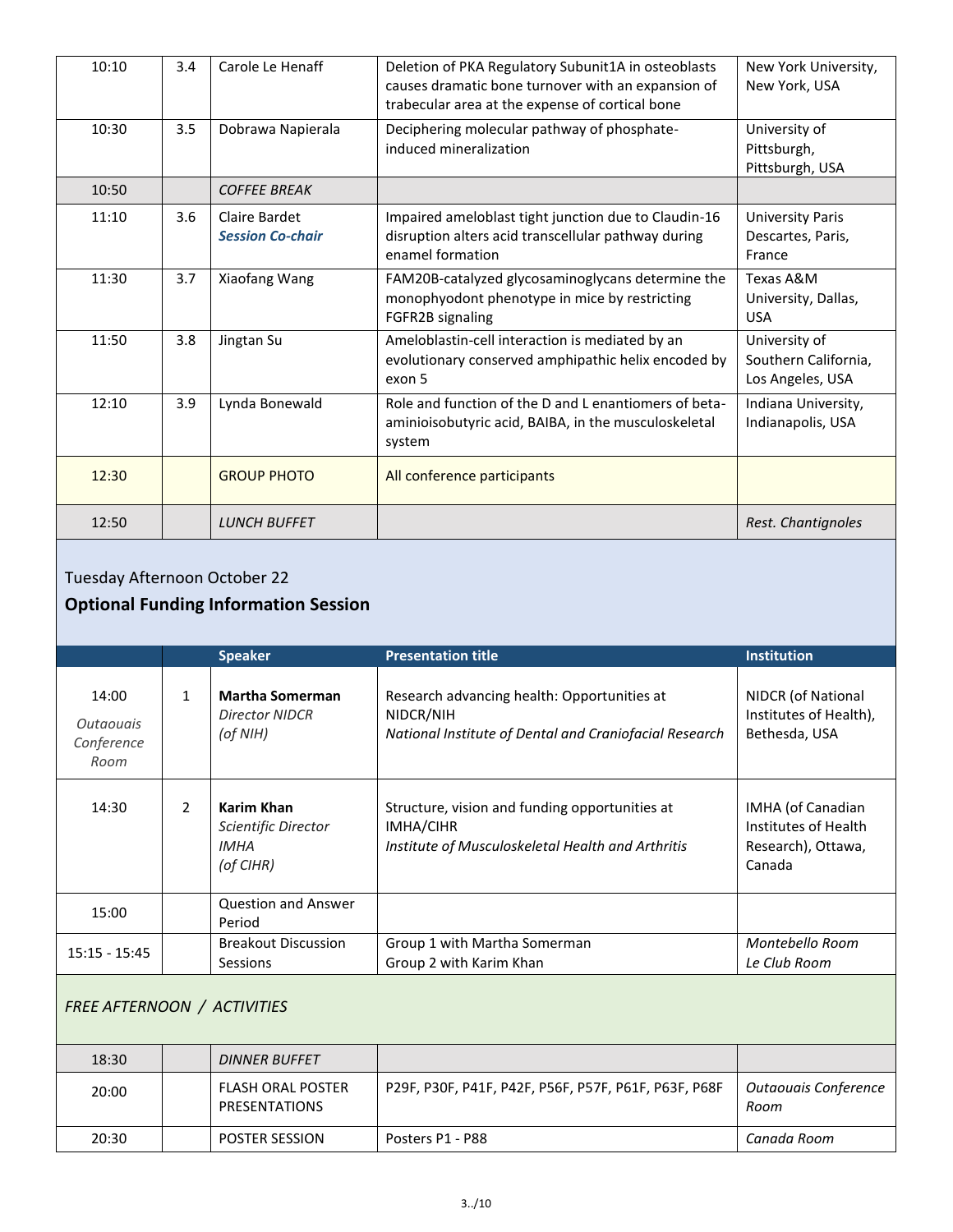# Wednesday Morning October 23

# Oral Session 4 ‒ **Proteins and mineral**

|       |     | <b>Speaker</b>                                                | <b>Presentation title</b>                                                                                                             | Institution                                                                |
|-------|-----|---------------------------------------------------------------|---------------------------------------------------------------------------------------------------------------------------------------|----------------------------------------------------------------------------|
| 09:00 | 4.1 | Nico Sommerdijk<br><b>Session Keynote and</b><br><b>Chair</b> | Understanding biomineralization in bone: The<br>mechanism of collagen mineralization                                                  | Eindhoven University<br>of Technology,<br>Eindhoven, The<br>Netherlands    |
| 09:30 | 4.2 | <b>Tengteng Tang</b><br><b>Session Co-chair</b>               | Mineral and organic matrix interaction in calcifying<br>avian leg tendons: a focused ion beam - scanning<br>electron microscopy study | Max Planck Institute of<br>Colloids and<br>Interfaces, Potsdam,<br>Germany |
| 09:50 | 4.3 | Showan Nazhat                                                 | Multiscale structural evolution of citrate-induced<br>biomineralization in 3D printable dense collagen gels                           | McGill University,<br>Montreal, Canada                                     |
| 10:10 | 4.4 | Peter Bell                                                    | Proteomic analysis of human bone for the<br>identification of missing proteins and<br>characterisation of the bone N-terminome        | University of British<br>Columbia, Vancouver,<br>Canada                    |
| 10:30 |     | <b>COFFEE BREAK</b>                                           |                                                                                                                                       |                                                                            |
| 11:00 | 4.5 | <b>Henrik Birkedal</b>                                        | Bone biomineral properties vary across human<br>osteonal bone                                                                         | Aarhus University,<br>Aarhus, Denmark                                      |
| 11:20 | 4.6 | Svetlana Komarova                                             | Mathematical model connecting physical chemistry<br>and biological processes of bone mineralization                                   | McGill University,<br>Montreal, Canada                                     |
| 11:50 | 4.7 | Sina Koeppert                                                 | Cellular clearance and biological activity of<br>calciprotein particles depend on their maturation<br>state and crystallinity         | <b>RWTH Aachen</b><br>University Hospital,<br>Aachen, Germany              |
| 12:10 | 4.8 | Frédéric Marin                                                | Protein repertoires in fresh, archaeological and fossil<br>mollusk shells: Some case studies                                          | University of<br>Bourgogne, Dijon,<br>France                               |
| 12:30 | 4.9 | Alejandro Rodriguez-<br>Navarro                               | Influence of organic matter on Guinea fowl eggshell<br>mineralization, structural organization and<br>mechanical properties           | University of Granada,<br>Granada, Spain                                   |
| 12:50 |     | <b>LUNCH BUFFET</b>                                           |                                                                                                                                       | Rest. Chantignoles                                                         |

### Wednesday Afternoon October 23

#### Oral Session 5 ‒ **Mineralization diseases**

|       |     | <b>Speaker</b>                                                    | <b>Presentation title</b>                                                                                                                         | <b>Institution</b>                                                                  |
|-------|-----|-------------------------------------------------------------------|---------------------------------------------------------------------------------------------------------------------------------------------------|-------------------------------------------------------------------------------------|
| 15:00 | 5.1 | <b>Brian Foster</b><br><b>Session Keynote and</b><br><b>Chair</b> | Disparate manifestations of hereditary rachitic<br>disorders in dentoalveolar mineralized tissues                                                 | The Ohio State<br>University, Columbus,<br><b>USA</b>                               |
| 15:30 | 5.2 | Shih-Kai Wang                                                     | Human matrix metalloproteinase 20 (MMP20)<br>disease-causing mutations and their phenotypes in<br>enamel and dentin                               | <b>National Taiwan</b><br>University School of<br>Dentistry, Taipei City,<br>Taiwan |
| 15:50 | 5.3 | <b>Betty Hoac</b>                                                 | Genetic ablation of osteopontin in osteomalacic Hyp<br>mice partially rescues the deficient mineralization<br>without correcting hypophosphatemia | McGill University,<br>Montreal, Canada                                              |
| 16:10 | 5.4 | <b>Marian Young</b>                                               | OPG-Fc treatment partially rescues low bone mass<br>phenotype of Bgn/Fmod deficient mice                                                          | NIDCR, NIH, Bethesda,<br><b>USA</b>                                                 |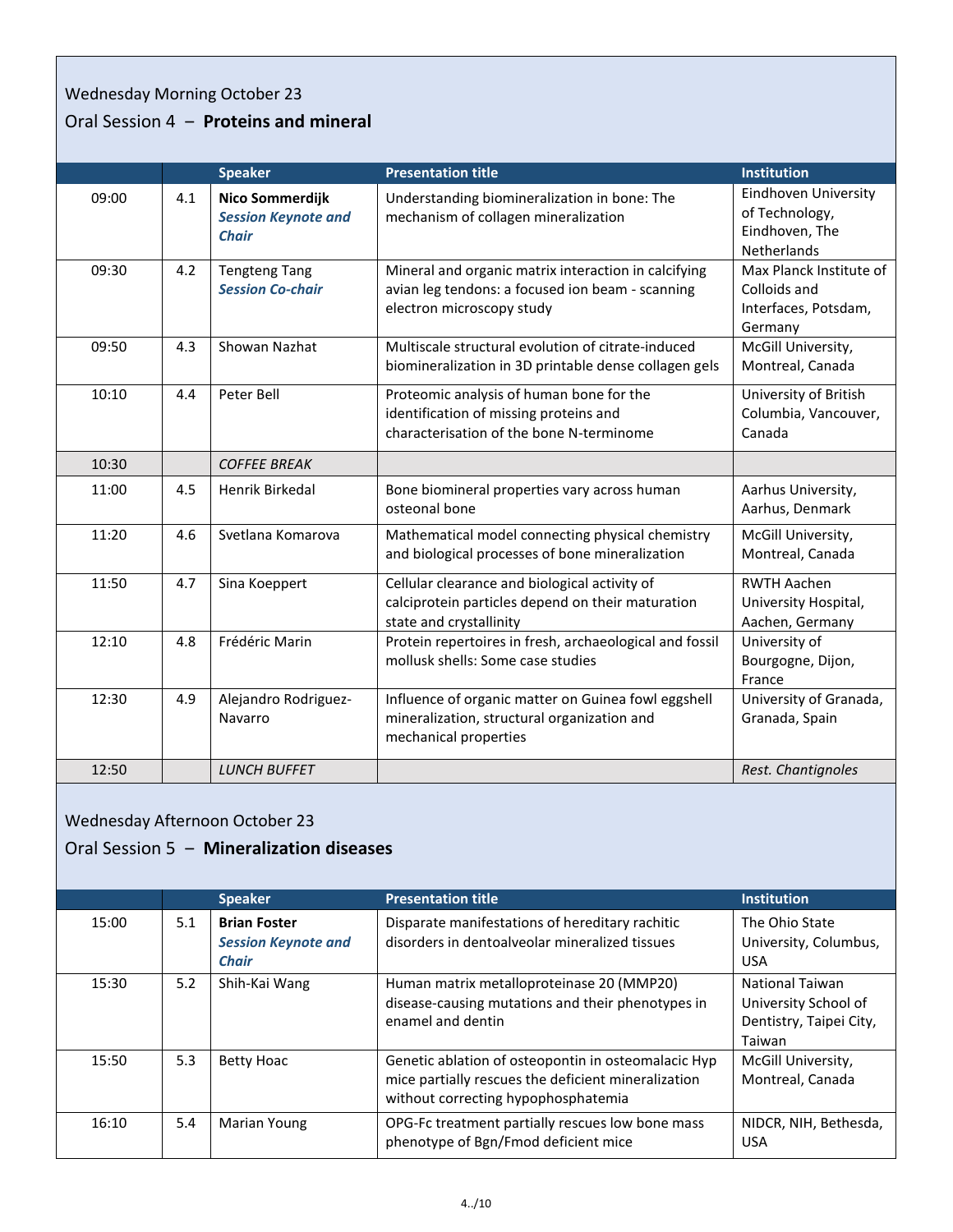| 16:30 |     | <b>COFFEE BREAK</b>                              |                                                                                                     |                                                        |
|-------|-----|--------------------------------------------------|-----------------------------------------------------------------------------------------------------|--------------------------------------------------------|
| 17:00 | 5.5 | Samantha Robinson                                | Exploring the role of BRIL in the pathogenesis of<br>atypical type VI osteogenesis imperfecta       | Shriners Hospital for<br>Children, Montreal,<br>Canada |
| 17:20 | 5.6 | Priyam Jani<br><b>Session Co-chair</b>           | Loeys-Deitz Syndrome: Craniofacial complex<br>involvement in mice and men                           | NIH, Bethesda, USA                                     |
| 17:40 | 5.7 | Abhinay Parashar                                 | Prevention of ectopic calcification by MGP: The role<br>of its conserved residues                   | McGill University,<br>Montreal, Canada                 |
| 18:10 | 5.8 | Maximilian Rummler                               | Examining bone composition and nanoscale mineral<br>properties in a mouse model of multiple myeloma | McGill University,<br>Montreal, Canada                 |
| 18:30 |     | <b>DINNER BUFFET</b>                             |                                                                                                     | Rest. Chantignoles                                     |
| 20:00 |     | <b>FLASH ORAL POSTER</b><br><b>PRESENTATIONS</b> | P69F, P70F, P71F, P72F, P73F, P75F, P77F, P78F, P84F                                                | <b>Outaouais Conference</b><br>Room                    |
| 20:30 |     | <b>POSTER SESSION</b>                            | Posters P1 - P88                                                                                    | Canada Room                                            |

# Thursday Morning October 24

# Oral Session 6 ‒ **Tissue engineering and biomechanics of mineralized tissues**

|       |      | Speaker                                                       | <b>Presentation title</b>                                                                                                                                                     | Institution                                                                |
|-------|------|---------------------------------------------------------------|-------------------------------------------------------------------------------------------------------------------------------------------------------------------------------|----------------------------------------------------------------------------|
| 09:00 | 6.1  | Luiz Bertassoni<br><b>Session Keynote and</b><br><b>Chair</b> | Intrafibrillar mineralization of vascularized and<br>innervated stem cell-laden collagen hydrogels for<br>rapid fabrication of humanized bone models                          | Oregon Health &<br>Science University,<br>Portland, USA                    |
| 09:30 | 6.2  | Francesca Kim                                                 | Developing synthetic DNA nanostructures as models<br>for investigating biomineralization                                                                                      | University of Toronto,<br>Toronto, Canada                                  |
| 09:50 | 6.3  | Paul Zaslansky                                                | In situ hydrostatic compression and diffraction reveal<br>increased stiffness of ashed dentine apatite mineral                                                                | Charité University,<br>Berlin, Germany                                     |
| 10:10 | 6.4  | Jeff Gorski                                                   | Model of how ameloblasts and odontoblasts pre-<br>engineer dentin-enamel junction's stability yet<br>facilitate sensitivity to cancer radiotherapy and caries                 | University of Missouri-<br>Kansas City, Kansas<br>City, MO                 |
| 10:30 |      | <b>COFFEE BREAK</b>                                           |                                                                                                                                                                               |                                                                            |
| 10:50 | 6.5  | <b>Emeline Raguin</b><br><b>Session Co-chair</b>              | Bone adaptation to unusually high mechanical loads:<br>An unexpected three-dimensional structure at the<br>bone-tooth interface in a mollusk eating fish<br>(Pogonias cromis) | The Weizmann<br>Institute of Science,<br>Rehovot, Israel                   |
| 11:10 | 6.6  | Alexander van Tol                                             | The role of the lacunocanalicular network and<br>vascular porosity in the mechanoresponsiveness of<br>bone                                                                    | Max Planck Institute of<br>Colloids and<br>Interfaces, Potsdam,<br>Germany |
| 11:30 | 6.7  | Victoria Schemenz                                             | Correlations between the lacuno-canalicular network<br>and its surrounding matrix after mechanical<br>stimulation in murine tibiae                                            | Max Planck Institute of<br>Colloids and<br>Interfaces, Potsdam,<br>Germany |
| 11:50 | 6.8  | David Kohn                                                    | Correlations between composition, mechanics and<br>age in human bone                                                                                                          | University of Michigan,<br>Ann Arbor, USA                                  |
| 12:10 | 6.9  | Fabio Nudelman                                                | Hard brachiopod shells can be folded when wet                                                                                                                                 | University of<br>Edinburgh, Edinburgh,<br>UK                               |
| 12:30 | 6.10 | Marta Cerruti                                                 | A material science approach to understand<br>cardiovascular calcification                                                                                                     | McGill University,<br>Montreal, Canada                                     |
| 12:50 |      | <b>LUNCH BUFFET</b>                                           |                                                                                                                                                                               | Rest. Chantignoles                                                         |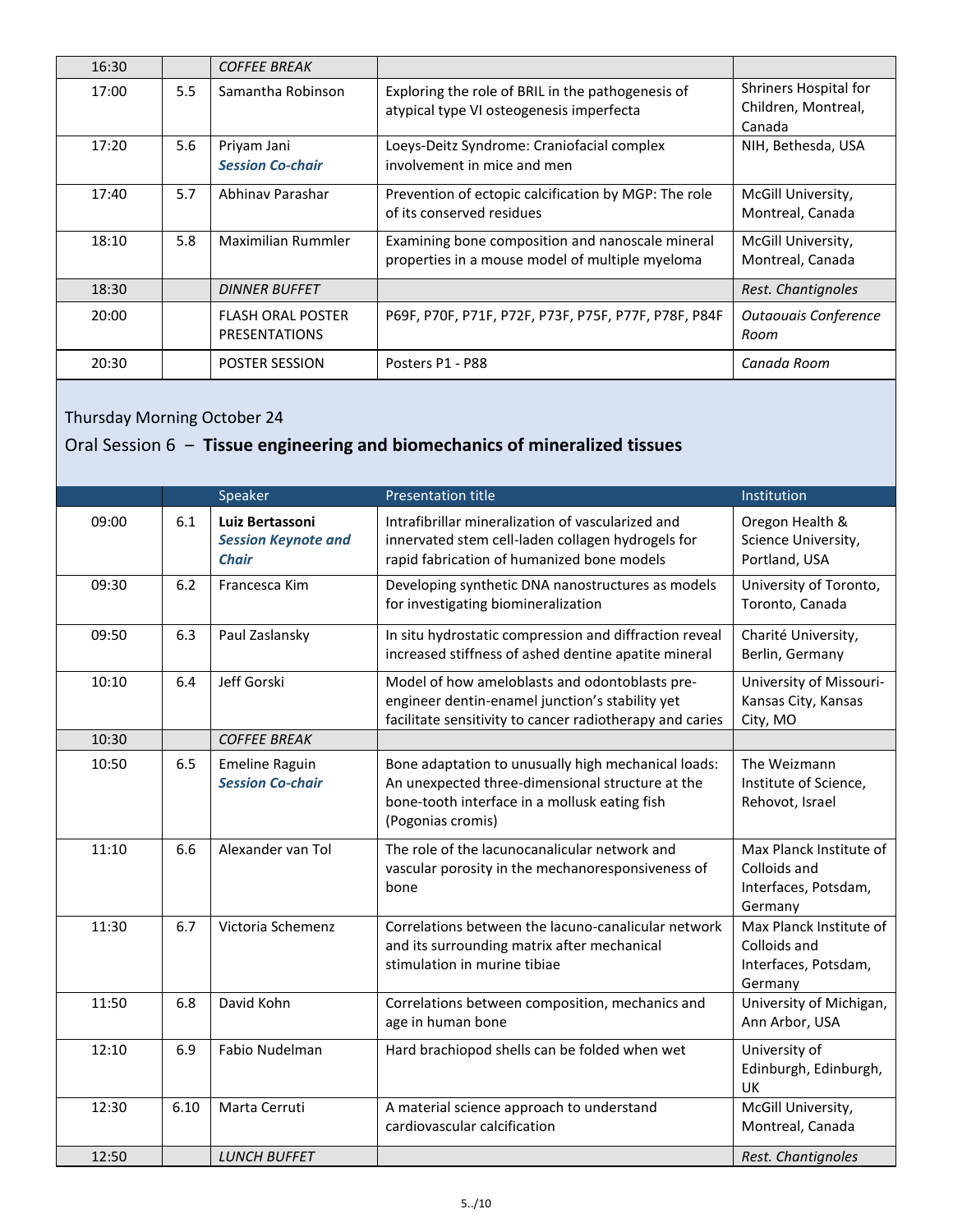#### FREE AFTERNOON / ACTIVITIES Poster take-down late afternoon

### Thursday Evening October 24

|                                                 | Speaker                                                                                  | <b>Presentation title</b>                                                                                                    | Institution                         |
|-------------------------------------------------|------------------------------------------------------------------------------------------|------------------------------------------------------------------------------------------------------------------------------|-------------------------------------|
| 18:00<br><i>Outaouais</i><br>Conference<br>Room | <b>Bjorn R. Olsen</b><br>MD. PhD<br><b>Eve and Arthur Veis</b><br><b>Plenary Speaker</b> | Cellular and molecular mechanisms in biomineralized<br>tissue formation - lessons from genetic studies in<br>humans and mice | Harvard University,<br>Boston, USA  |
| 19:00                                           | <b>CONFERENCE BANQUET DINNER and Travel Award Presentations</b>                          |                                                                                                                              | <b>Outaouais Conference</b><br>Room |

### **POSTER LIST**

F = Flash Poster Presentation (3 minute oral presentation and regular poster display)

| $\pmb{\sharp}$ | <b>Presenter</b>                   | <b>Poster title</b>                                                                                                                                      | Institution                                                   |
|----------------|------------------------------------|----------------------------------------------------------------------------------------------------------------------------------------------------------|---------------------------------------------------------------|
| <b>P1</b>      | Eli<br>Sone                        | Collagen biomineralization: Interplay of matrix and solution<br>molecules                                                                                | University of Toronto, Toronto, Canada                        |
| P <sub>2</sub> | Genevieve<br>Romanowicz            | Collagen cross-link inhibition differentially alters mineral<br>between craniofacial and axial bones                                                     | University of Michigan, Canton, USA                           |
| P <sub>3</sub> | Sana<br>Ansari                     | Correlation of collagen mineralization and non-collagenous<br>proteins during osteoblast differentiation process                                         | Eindhoven University of Technology,<br>Eindhoven, Netherlands |
| P4             | Anat<br>Akiva                      | Developing a living in vitro model system for studying bone-<br>cells communication and collagen mineralization                                          | Eindhoven University of Technology,<br>Eindhoven, Netherlands |
| <b>P5</b>      | Gayathri<br>Visakan                | Amelogenin-derived peptide promotes collagen<br>mineralization and dentin remineralization                                                               | University of Southern California, Los<br>Angeles, USA        |
| <b>P6-F</b>    | Harvey<br>Goldberg                 | Thrombin cleaves within the collagen-binding sequence of<br>bone sialoprotein                                                                            | University of Western Ontario, London,<br>Canada              |
| <b>P7</b>      | Roland<br>Kroeger                  | Combining in situ and ex situ studies of hydroxyapatite<br>formation in collagen to study mineralization dynamics                                        | University of York, York, UK                                  |
| P8-F           | Jim<br>De Yoreo                    | The impact of additives on crystallization of amorphous<br>calcium carbonate                                                                             | Pacific Northwest National Laboratory,<br>Richland, USA       |
| $P9-F$         | Jonas<br>Palle                     | Element distributions and crystallographic properties of<br>human bone at <140 nm resolution in 2D and 3D                                                | INANO, Aarhus University, Aarhus C,<br><b>Denmark</b>         |
| P10            | Gil<br>Goobes                      | Apatite prepared with osteopontin forms platelets covered<br>with layers of disordered calcium phosphate through strong<br>organic-inorganic interaction | Bar Ilan University, Ramat Gan, Israel                        |
| <b>P11-F</b>   | Erik<br>Taylor                     | Raman and FTIR bone mineral crystallinity and carbonate<br>content differentially relate to analytical physical chemical<br>measures                     | Cornell University, Ithaca, USA                               |
| P12            | Alejandro<br>Rodriguez-<br>Navarro | Factors controlling bone mineralization and bone quality in<br>chickens                                                                                  | Universidad de Granada, Granada, Spain                        |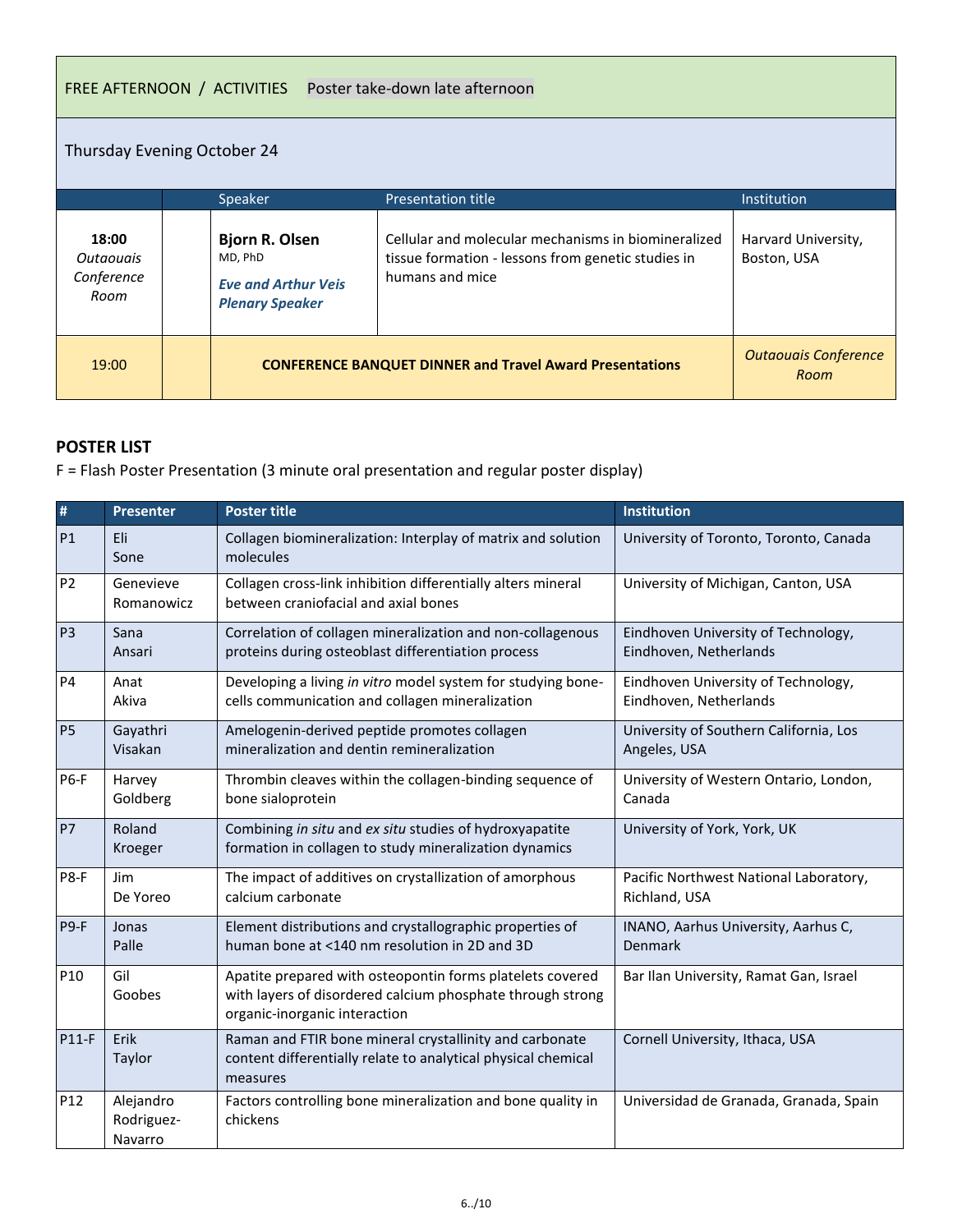| P13             | Marcos<br>Cruz          | The role of phospholipids from matrix vesicles on calcium<br>phosphate nucleation, growth and collagen<br>biomineralization                         | University of Sao Paulo, Ribeirão Preto,<br>Brazil                              |
|-----------------|-------------------------|-----------------------------------------------------------------------------------------------------------------------------------------------------|---------------------------------------------------------------------------------|
| P14             | Scott<br>Dillon         | A tale of two phosphatases: how do matrix vesicles<br>generate phosphate for bone mineralization?                                                   | The Roslin Institute & R(D)SVS, University<br>of Edinburgh, Edinburgh, Scotland |
| <b>P15-F</b>    | Rachel<br>Waddington    | Harvesting the osteogenic potential of dentally derived<br>extracellular vesicles                                                                   | Cardiff University, Cardiff, UK                                                 |
| P16             | Sana<br>Khalid          | The role of ROS in Pi signaling and Pi-induced mineralization                                                                                       | University of Pittsburgh, Pittsburgh, USA                                       |
| P17             | Yinghua<br>Chen         | Deletion of the ER Ca2+ sensor STIM1 in osteoblasts<br>attenuates p38 MAPK signaling resulting in impaired bone<br>and dentin formation             | University of Illinois at Chicago, Chicago,<br><b>USA</b>                       |
| P <sub>18</sub> | Catherine<br>Julien     | Circadian clock regulation of molecular mechanisms<br>underlying load-induced bone formation                                                        | Shriners Hospital for Children - Canada,<br>Montréal, Canada                    |
| P19-F           | Harunur<br>Rashid       | Deletion of Runx2 gene in hypertrophic chondrocytes<br>disrupts cartilage resorption                                                                | University of Alabama at Birmingham,<br>Birmingham, USA                         |
| <b>P20-F</b>    | Alena<br>Zelinka        | Chondrocytes obtained from different regions of articular<br>cartilage deep zone form tissues in vitro that vary in their<br>time to mineralization | University of Toronto, Toronto, Canada                                          |
| <b>P21-F</b>    | Mairobys<br>Socorro     | Stress response protein SerpinB2 is implicated in the<br>mineralization of skeletal and dental tissues                                              | University of Pittsburgh, Pittsburgh, USA                                       |
| P22             | Annette<br>Merkel       | ER stress activates GRP78 and facilitates the internalization<br>of DMP1 to promote matrix mineralization                                           | University of Illinois at Chicago, Chicago,<br><b>USA</b>                       |
| P <sub>23</sub> | Catherine<br>Julien     | Gene expression response to swim training in anosteocytic<br>and osteocytic teleost fish                                                            | Shriners Hospital for Children - Canada,<br>Montreal, Canada                    |
| P24-F           | Coralee<br>Tye          | Effect of IncRNAs on osteogenic differentiation of human<br>mesenchymal stromal cells                                                               | University of Vermont, Burlington, USA                                          |
| P <sub>25</sub> | <b>Barbara</b><br>Boyan | Microstructured and hydrophilic titanium surfaces mediate<br>semaphorin3A production to enhance the differentiation of<br>mesenchymal stem cells    | Virginia Commonwealth University,<br>Richmond, USA                              |
| P <sub>26</sub> | Alastair<br>Sloan       | Effect of calcium hydroxide on mandibular bone and bone<br>marrow stem cells                                                                        | Cardiff University, School of Dentistry,<br>Cardiff, UK                         |
| P27             | Charles<br>Sfeir        | Beyond growth factors: inorganic magnesium as drivers of<br>bone differentiation                                                                    | University of Pittsburgh, Pittsburgh, USA                                       |
| P <sub>28</sub> | Yukiko<br>Nakano        | The function of miRNA derived from amelogenin exon4 in<br>bone formation                                                                            | University of California, San Francisco, USA                                    |
| <b>P29-F</b>    | Keith<br><b>Alvares</b> | Effect of VEGF on spiculogenesis in S. purpuratus PMCs in<br>vitro: A transcriptomics approach                                                      | Northwestern University, Evanston, USA                                          |
| <b>P30-F</b>    | Rodrigo<br>Lacruz       | Multiple effects of calcium in oral health                                                                                                          | New York University, New York, USA                                              |
| P31             | Aurélien<br>Fouillen    | Periodontopathogens degrade the epithelial derived<br>extracellular matrix that attaches the gingiva to teeth                                       | Université de Montréal, Montreal, Canada                                        |
| P32             | Charline<br>Mary        | Characterization of the antibacterial potential of the protein<br>SCPPPQ1                                                                           | Université de Montréal, Montreal, Canada                                        |
| P33             | Shahrzad<br>Nouri       | A novel model system to study the matrix-mediated<br>attachment of epithelial cells to mineralized tooth surfaces                                   | University of Toronto, Toronto, Canada                                          |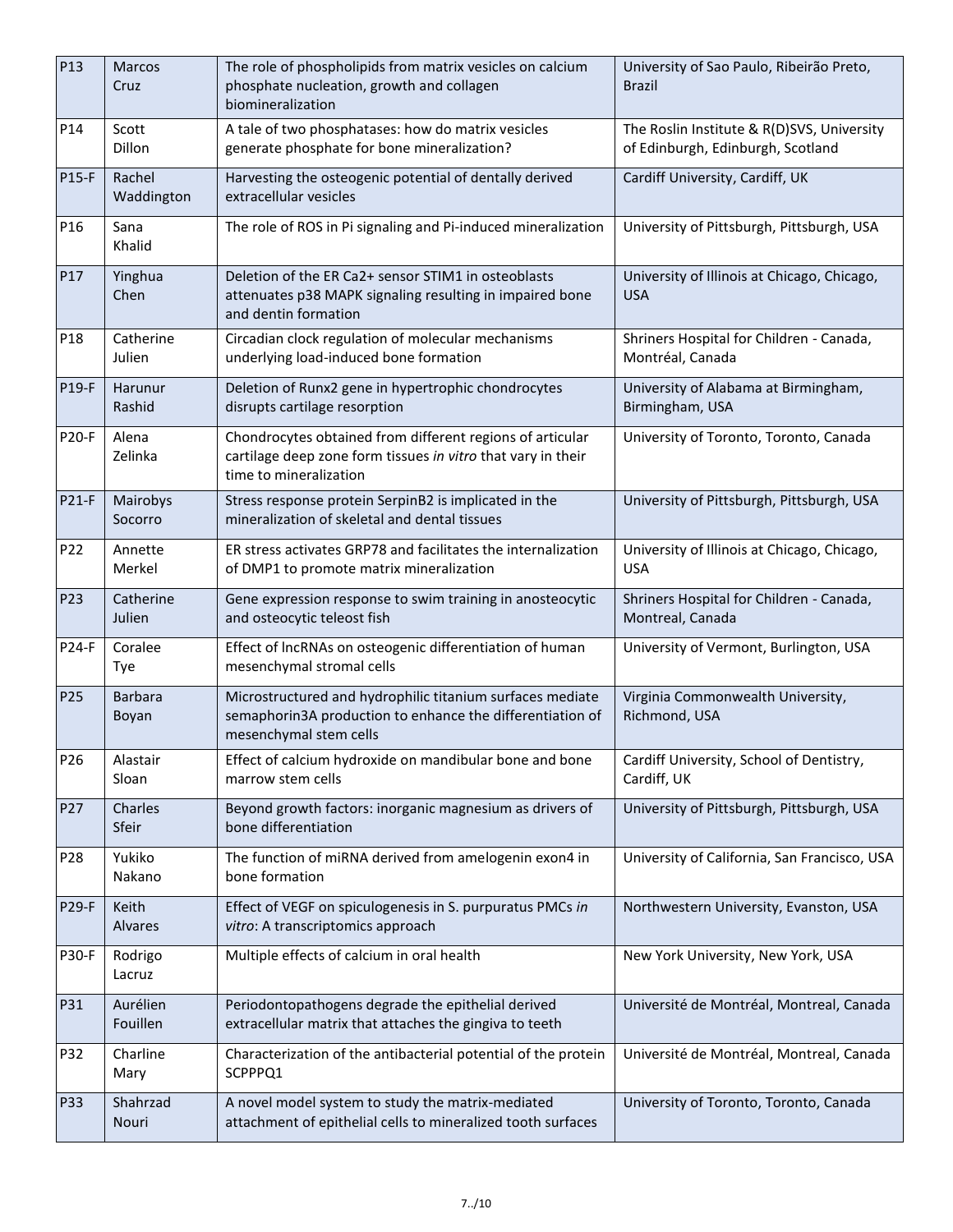| P34   | Yong-Hee<br>Chun             | Secreted calcium-binding phosphoproteins (SCPP) genes<br>expressed in the development of teeth and junctional<br>epithelium                                    | UT Health San Antonio, San Antonio, USA                                                              |
|-------|------------------------------|----------------------------------------------------------------------------------------------------------------------------------------------------------------|------------------------------------------------------------------------------------------------------|
| P35   | Megan<br>Pugach              | Investigating potential roles of ameloblastin and enamelin<br>in enamel development                                                                            | The Forsyth Institute, Cambridge, USA                                                                |
| P36   | Rucha<br><b>Bapat</b>        | Enamel matrix protein Ameloblastin interacts with<br>Amelogenin in vivo and in vitro                                                                           | Center for Craniofacial Molecular Biology,<br>Ostrow School of Dentistry, Los Angeles,<br><b>USA</b> |
| P37   | Garry<br><b>Buchko</b>       | Residue-specific tracking of the pH-induced self-assembly of<br>murine amelogenin using solution-state NMR spectroscopy                                        | Pacific Northwest National Laboratory,<br>Richland, USA                                              |
| P38   | Charles E.<br>Smith          | Similarities and differences in mineral phase development<br>in Mmp20 null and Amelx null mice enamel as characterized<br>by focused ion beam SEM              | McGill University, Montreal, Canada                                                                  |
| P39   | John<br><b>Bartlett</b>      | Matrix metalloproteinase-20 (MMP20) overexpression<br>induces CCN2/CTGF mediated fibrosis that precludes<br>enamel formation in mouse incisors                 | Ohio State University, College of Dentistry,<br>Columbus, USA                                        |
| P40   | Catherine<br>Chaussain       | The absence of claudin-10 in ameloblasts impairs<br>amelogenesis                                                                                               | Université Paris Descartes, Montrouge,<br>France                                                     |
| P41-F | Veronica<br>Costiniti        | Mitochondrial function in enamel development through<br>calcium-redox interplay                                                                                | NYU College of Dentistry, New York, USA                                                              |
| P42-F | Amjad<br>Javed               | Sp7 differentially regulates dentin and enamel synthesis<br>during tooth development                                                                           | University of Alabama at Birmingham,<br>Birmingham, USA                                              |
| P43   | <b>Baptiste</b><br>Depalle   | Evolution of mineral density in secretory prismatic and<br>inter-prismatic enamel                                                                              | The Forsyth Institute, Cambridge, USA                                                                |
| P44   | Kostas<br>Verdelis           | Mineral characterization during enamel maturation by<br>raman confocal microscopy                                                                              | University of Pittsburgh, Pittsburgh, USA                                                            |
| P45   | Maisoon<br>Al-Jawad          | 2D synchrotron XRD of human dental enamel reveals more<br>highly aligned nanocrystals are linked to lower de-<br>mineralization rates in an acidic environment | School of Dentistry, University of Leeds,<br>Leeds, UK                                               |
| P46   | Derk<br>Joester              | Assessing enamel remineralization at the nanoscale - an in<br>vitro platform                                                                                   | Northwestern University, Chicago, USA                                                                |
| P47   | Garry<br><b>Buchko</b>       | Energetics of amelogenin binding to hydroxyapatite -<br>Insights into the potential origins of Amelogenesis<br>Imperfecta                                      | Pacific Northwest National Laboratory,<br>Richland, USA                                              |
| P48   | Elia<br>Beniash              | Effects of leucine-rich amelogenin peptide on calcium<br>phosphate mineralization at low pH                                                                    | University of Pittsuburgh, Pittsburgh, USA                                                           |
| P49   | Yushi<br>Bai                 | Amelogenin ribbon guided mineralization process via the<br>liquid precursor pathway                                                                            | University of California, San Francisco, USA                                                         |
| P50   | Alexander<br>Danesi          | Guided mineral growth on self-assembled amelogenin<br>scaffolds                                                                                                | University of Toronto, Faculty of Dentistry,<br>Toronto, Canada                                      |
| P51   | Susrut<br>Akkineni           | Apatite mineralizes at amyloid-solution interfaces found<br>during enamel biomineralization                                                                    | Pacific Northwest National Laboratory,<br>Richland, USA                                              |
| P52   | Javier<br>Medina-<br>Sanchez | A biomineral thermometer that not always works: the<br>influence of proteins and complex hydrography                                                           | University of Stirling, Stirling, UK                                                                 |
| P53   | Tian<br>Liang                | Dentin sialophosphoprotein (DSPP) function and role in<br>inherited dentin defects discerned by comparing Dspp-/-,<br>Dspp-1fs, and Dspp-2fs mice              | University of Michigan School of Dentistry,<br>Ann Arbor, USA                                        |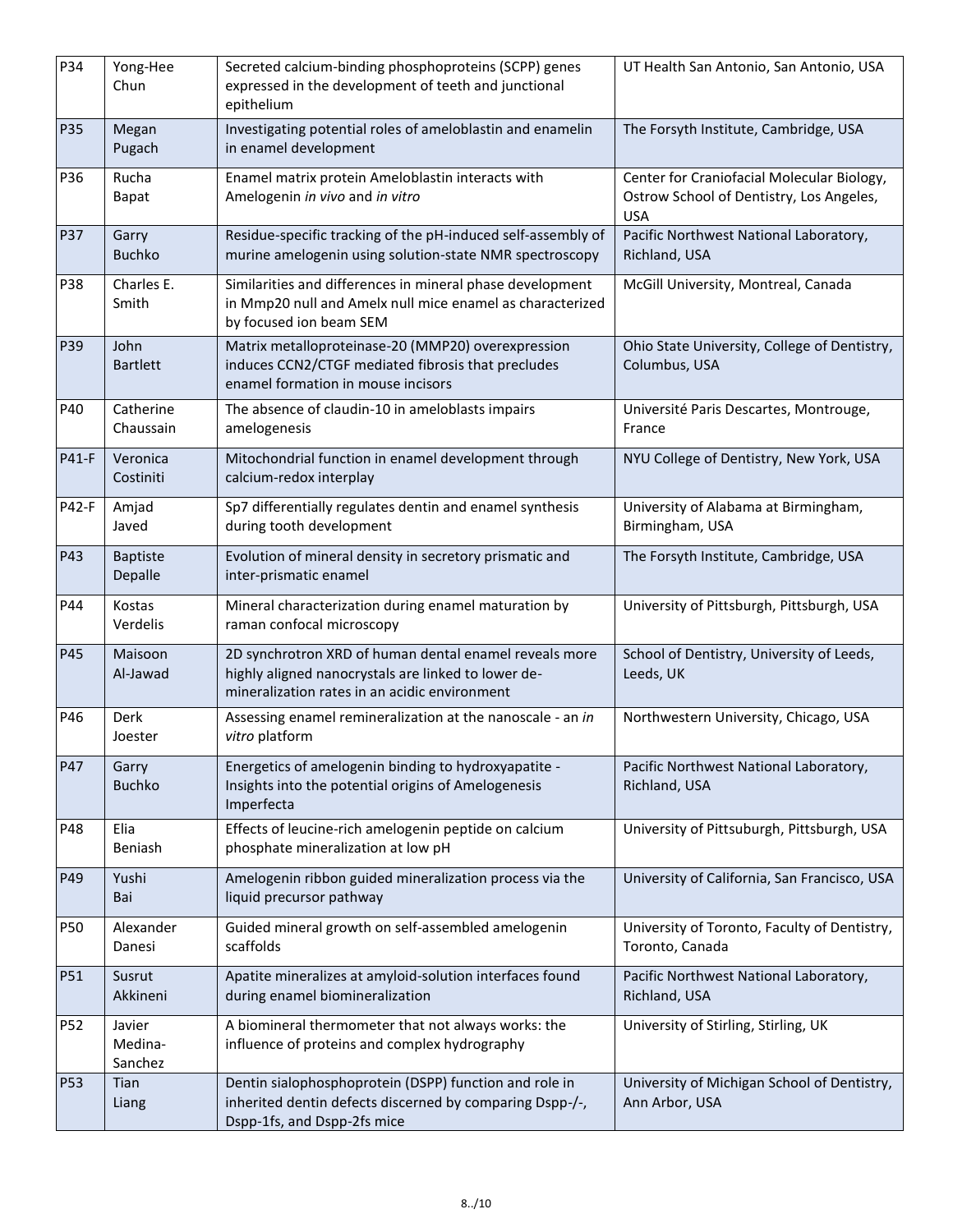| P54          | Claire<br><b>Bardet</b>   | Effects of X-Linked Hypophosphatemia standard treatment<br>on osteoarticular lesions in the Hyp mouse                                                   | Université Paris Descartes, Montrouge,<br>France                                                       |
|--------------|---------------------------|---------------------------------------------------------------------------------------------------------------------------------------------------------|--------------------------------------------------------------------------------------------------------|
| <b>P55</b>   | Elizabeth<br>Guirado      | New insights into the structure of the extracellular matrix of<br>XLH dentin and periodontal ligament                                                   | University of Illinois at Chicago College of<br>Dentistry, Chicago, USA                                |
| <b>P56-F</b> | Nan<br>Hatch              | Phenotype severity modulators of craniofacial skeletal<br>abnormalities in the FGFR2-C342Y/+ mouse model of<br>Crouzon craniosynostosis syndrome        | University of Michigan, Ann Arbor, USA                                                                 |
| <b>P57-F</b> | Olivier<br>Duverger       | New insights into enamel rod decussation: lessons from<br>Loeys-Dietz Syndrome                                                                          | National Institute of Dental and<br>Craniofacial Research (NIH), Bethesda,<br><b>USA</b>               |
| P58          | Philippe<br>Campeau       | HSP90AA1 as a candidate gene for Camurati-Engelmann<br>disease                                                                                          | Université de Montréal, Montreal, Canada                                                               |
| P59          | Céline<br>Gaucher         | NGS analysis for isolated dentin and enamel structure<br>anomalies: relevance of a panel approach and contributions<br>of WGS for undiagnosed patients  | Université Paris Descartes, Montrouge,<br>France                                                       |
| P60          | Faleh<br>Tamimi           | Dental phenotype in different OI types                                                                                                                  | McGill University, Montreal, Canada                                                                    |
| P61-F        | Mariana<br>Reis           | A preliminary investigation of the role of aging on the<br>dentin matrisome                                                                             | Restorative Dentistry, College of Dentistry,<br>Chicago, USA                                           |
| P62          | Maiko<br>Suzuki           | Fluoride activates histone acetyltransferase (HAT) to<br>promote fluoride toxicity in LS8 cells                                                         | The Dental College of Georgia, Augusta<br>University, Augusta, USA                                     |
| P63-F        | Elizabeth<br>Zimmermann   | Examining tissue composition, whole-bone morphology and<br>mechanical behavior in Marfan Syndrome                                                       | Shriners Hospital for Children Canada,<br>Montreal, Canada                                             |
| P64          | Olivier<br>Le Saux        | The molecular and physiological roles of ABCC6: more than<br>meets the eyes                                                                             | John A. Burns School of Medicine,<br>Honolulu, USA                                                     |
| P65          | Andrea<br><b>Buescher</b> | Cellular calcification triggered by blood-borne calciprotein<br>particles                                                                               | Helmholtz-Institute for Biomedical<br>Engineering, RWTH Aachen University<br>Hospital, Aachen, Germany |
| P66          | Vicky<br>MacRae           | Autophagy a novel link between matrix vesicles and<br>vascular calcification                                                                            | University of Edinburgh, Peebles, UK                                                                   |
| <b>P67</b>   | Pierre-Marie<br>Andrault  | Elastolytic activity of cysteine cathepsins K, S and V<br>promotes vascular calcification                                                               | University of British Columbia, Vancouver,<br>Canada                                                   |
| P68-F        | Thomas<br>Robinson        | The use of hexametaphosphate to prevent and treat<br>pathological calcification                                                                         | University of Birmingham, Birmingham, UK                                                               |
| P69-F        | Aaron<br>Chiou            | Multiscale characterization of bone matrix changes in a pre-<br>metastatic mouse model of breast cancer                                                 | Cornell University, Ithaca, USA                                                                        |
| <b>P70-F</b> | Minjee<br>Kang            | Evaluating malignancy-dependent adhesion of breast<br>cancer-derived extracellular vesicles to bone-mimetic<br>scaffolds as a model for bone metastasis | Cornell University, Ithaca, USA                                                                        |
| P71-F        | Matthew<br>Whitman        | Model systems to study interactions of breast cancer cells<br>and mineralized bone matrix                                                               | Cornell University, Ithaca, USA                                                                        |
| P72-F        | Zheng<br>Wang             | Astonishing overlooked roles of tendons in normal bone<br>formation, remodeling and trauma repair                                                       | Texas A&M University College of Dentistry,<br>Dallas, USA                                              |
| <b>P73-F</b> | Lara<br>Estroff           | Development and evaluation of bone-derived scaffolds with<br>mineral gradients for enthesis tissue engineering                                          | Cornell University, Ithaca, USA                                                                        |
| P74          | Juan<br>Taboas            | Hydrogel composition alone regulates chondrogenesis and<br>endochondral ossification                                                                    | University of Pittsburgh, Pittsburgh, USA                                                              |